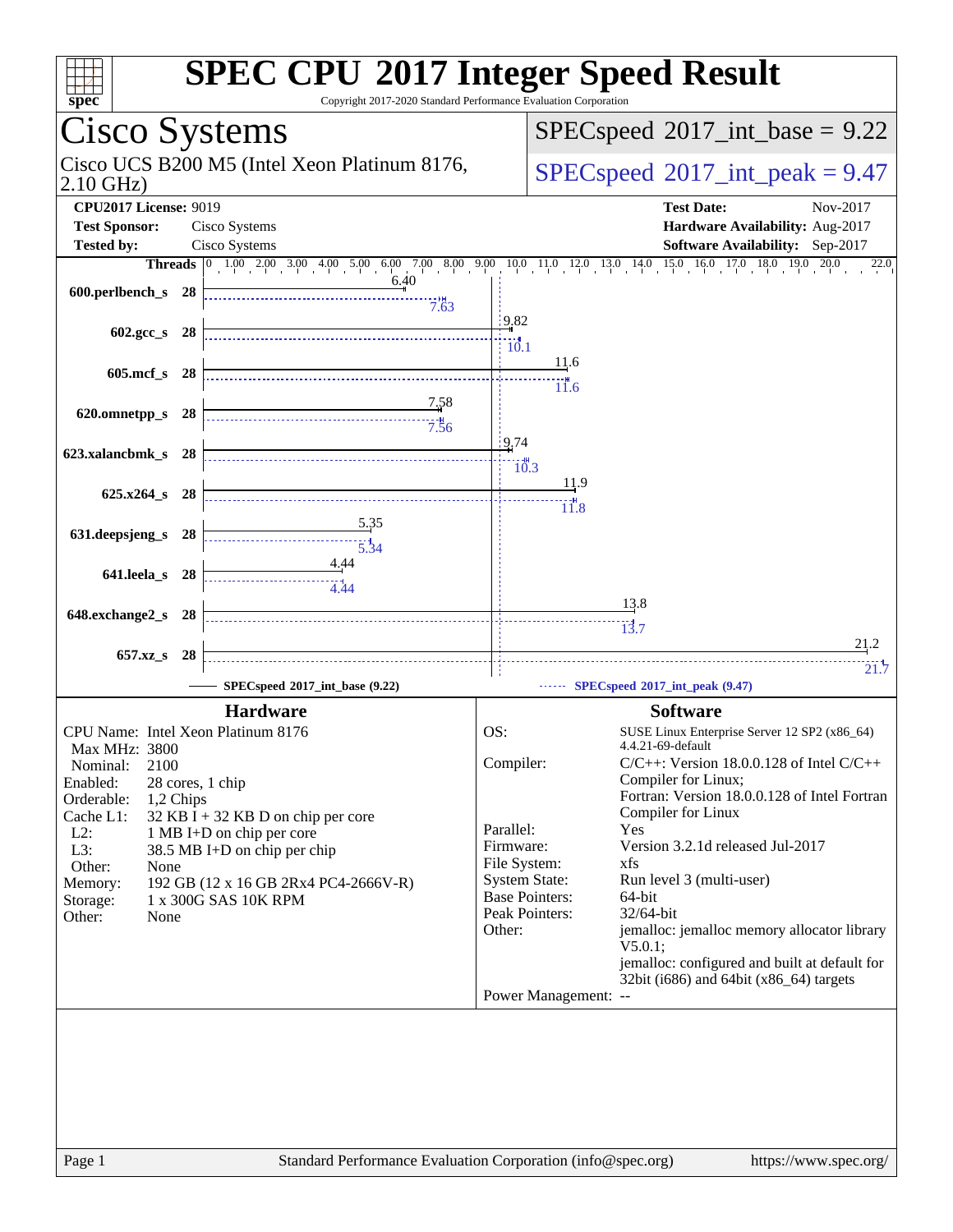

Copyright 2017-2020 Standard Performance Evaluation Corporation

## Cisco Systems

2.10 GHz) Cisco UCS B200 M5 (Intel Xeon Platinum 8176,  $\vert$  [SPECspeed](http://www.spec.org/auto/cpu2017/Docs/result-fields.html#SPECspeed2017intpeak)®[2017\\_int\\_peak = 9](http://www.spec.org/auto/cpu2017/Docs/result-fields.html#SPECspeed2017intpeak).47

 $SPECspeed^{\circ}2017\_int\_base = 9.22$  $SPECspeed^{\circ}2017\_int\_base = 9.22$ 

**[CPU2017 License:](http://www.spec.org/auto/cpu2017/Docs/result-fields.html#CPU2017License)** 9019 **[Test Date:](http://www.spec.org/auto/cpu2017/Docs/result-fields.html#TestDate)** Nov-2017 **[Test Sponsor:](http://www.spec.org/auto/cpu2017/Docs/result-fields.html#TestSponsor)** Cisco Systems **[Hardware Availability:](http://www.spec.org/auto/cpu2017/Docs/result-fields.html#HardwareAvailability)** Aug-2017 **[Tested by:](http://www.spec.org/auto/cpu2017/Docs/result-fields.html#Testedby)** Cisco Systems **[Software Availability:](http://www.spec.org/auto/cpu2017/Docs/result-fields.html#SoftwareAvailability)** Sep-2017

### **[Results Table](http://www.spec.org/auto/cpu2017/Docs/result-fields.html#ResultsTable)**

|                                     | <b>Base</b>    |                |       |                |       |                | <b>Peak</b> |                |                |              |                |              |                |              |
|-------------------------------------|----------------|----------------|-------|----------------|-------|----------------|-------------|----------------|----------------|--------------|----------------|--------------|----------------|--------------|
| <b>Benchmark</b>                    | <b>Threads</b> | <b>Seconds</b> | Ratio | <b>Seconds</b> | Ratio | <b>Seconds</b> | Ratio       | <b>Threads</b> | <b>Seconds</b> | <b>Ratio</b> | <b>Seconds</b> | <b>Ratio</b> | <b>Seconds</b> | <b>Ratio</b> |
| $600.$ perlbench $\mathsf{S}$       | 28             | 277            | 6.40  | 275            | 6.45  | 277            | 6.40        | 28             | 233            | 7.63         | 236            | 7.52         | 230            | 7.73         |
| $602 \text{.} \text{gcc}\text{.}$ s | 28             | 405            | 9.82  | 405            | 9.84  | 407            | 9.79        | 28             | 396            | 10.1         | 394            | 10.1         | 395            | <u>10.1</u>  |
| $605$ .mcf s                        | 28             | 407            | 11.6  | 407            | 11.6  | 407            | 11.6        | 28             | 407            | <b>11.6</b>  | 409            | 11.5         | 405            | 11.7         |
| 620.omnetpp_s                       | 28             | 215            | 7.59  | 215            | 7.58  | 217            | 7.50        | 28             | 216            | 7.56         | 216            | 7.54         | 213            | 7.65         |
| 623.xalancbmk s                     | 28             | 144            | 9.84  | 145            | 9.74  | 146            | 9.73        | 28             | 137            | 10.3         | 138            | 10.2         | 136            | 10.4         |
| 625.x264 s                          | 28             | 149            | 11.9  | 149            | 11.8  | 149            | 11.9        | 28             | 150            | 11.8         | 149            | <b>11.8</b>  | 148            | 1.9          |
| 631.deepsjeng_s                     | 28             | 268            | 5.36  | 268            | 5.35  | 268            | 5.34        | 28             | 269            | 5.34         | 270            | 5.31         | 268            | 5.34         |
| 641.leela s                         | 28             | 384            | 4.44  | 384            | 4.44  | 384            | 4.44        | 28             | 384            | 4.44         | 384            | 4.44         | 384            | 4.44         |
| 648.exchange2 s                     | 28             | 214            | 13.8  | 214            | 13.8  | 214            | 13.8        | 28             | 214            | 13.7         | 214            | 13.7         | 215            | 13.7         |
| $657.xz$ <sub>S</sub>               | 28             | 292            | 21.2  | 292            | 21.2  | 292            | 21.2        | 28             | 285            | 21.7         | 285            | 21.7         | 285            | 21.7         |
| $SPECspeed*2017$ int base =<br>9.22 |                |                |       |                |       |                |             |                |                |              |                |              |                |              |

**[SPECspeed](http://www.spec.org/auto/cpu2017/Docs/result-fields.html#SPECspeed2017intpeak)[2017\\_int\\_peak =](http://www.spec.org/auto/cpu2017/Docs/result-fields.html#SPECspeed2017intpeak) 9.47**

Results appear in the [order in which they were run.](http://www.spec.org/auto/cpu2017/Docs/result-fields.html#RunOrder) Bold underlined text [indicates a median measurement](http://www.spec.org/auto/cpu2017/Docs/result-fields.html#Median).

### **[Operating System Notes](http://www.spec.org/auto/cpu2017/Docs/result-fields.html#OperatingSystemNotes)**

Stack size set to unlimited using "ulimit -s unlimited"

### **[General Notes](http://www.spec.org/auto/cpu2017/Docs/result-fields.html#GeneralNotes)**

Environment variables set by runcpu before the start of the run: KMP\_AFFINITY = "granularity=fine,compact" LD\_LIBRARY\_PATH = "/home/cpu2017/lib/ia32:/home/cpu2017/lib/intel64:/home/cpu2017/je5.0.1-32:/home/cpu2017/je5.0.1-64" OMP\_STACKSIZE = "192M"

 Binaries compiled on a system with 1x Intel Core i7-4790 CPU + 32GB RAM memory using Redhat Enterprise Linux 7.4 Transparent Huge Pages enabled by default Prior to runcpu invocation Filesystem page cache synced and cleared with: sync; echo 3> /proc/sys/vm/drop\_caches jemalloc, a general purpose malloc implementation built with the RedHat Enterprise 7.4, and the system compiler gcc 4.8.5 sources available from jemalloc.net or <https://github.com/jemalloc/jemalloc/releases>

### **[Platform Notes](http://www.spec.org/auto/cpu2017/Docs/result-fields.html#PlatformNotes)**

BIOS Settings: Intel HyperThreading Technology set to Disabled CPU performance set to Enterprise Power Performance Tuning set to OS SNC set to Disabled IMC Interleaving set to Auto

**(Continued on next page)**

Page 2 Standard Performance Evaluation Corporation [\(info@spec.org\)](mailto:info@spec.org) <https://www.spec.org/>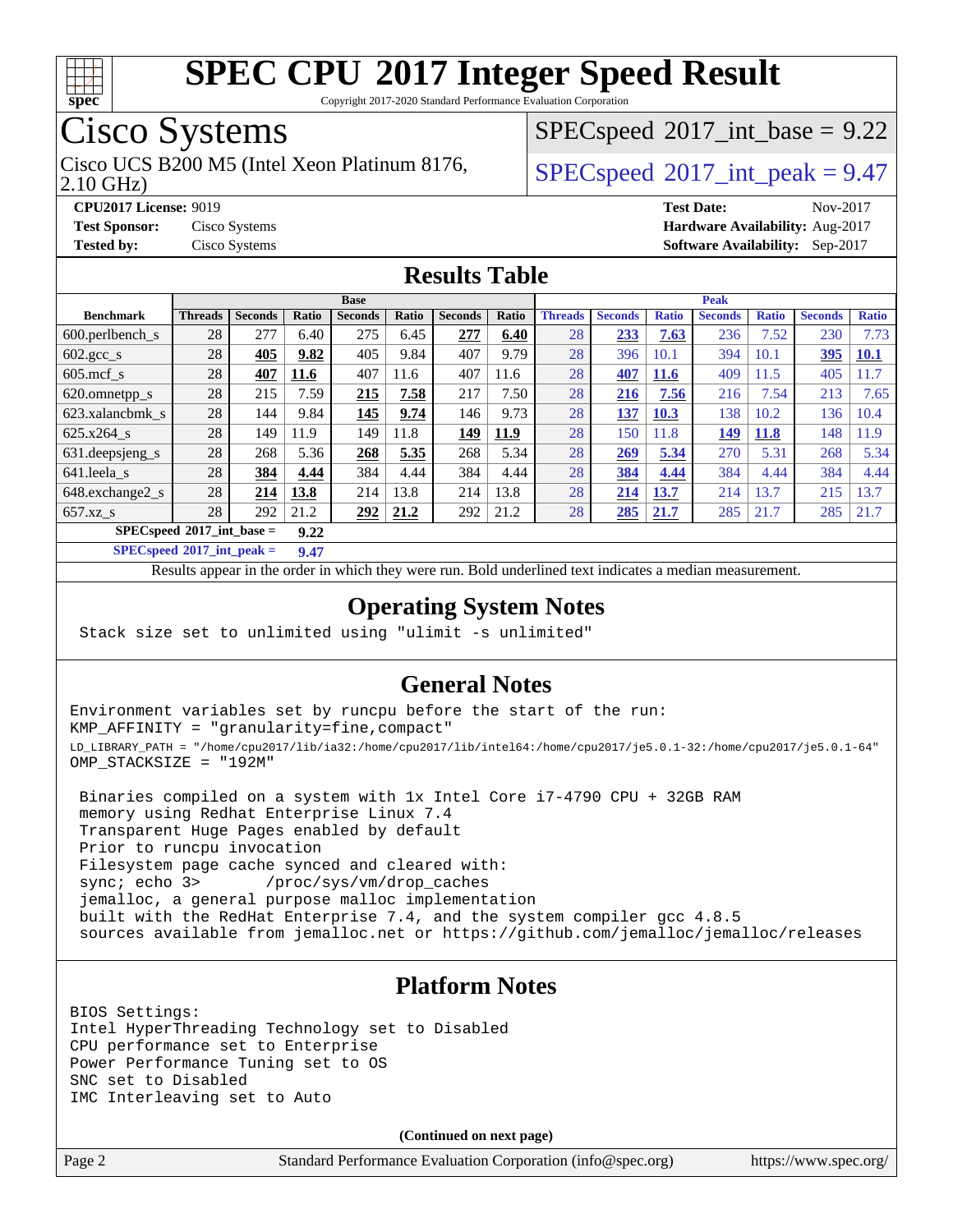

Copyright 2017-2020 Standard Performance Evaluation Corporation

Page 3 Standard Performance Evaluation Corporation [\(info@spec.org\)](mailto:info@spec.org) <https://www.spec.org/> Cisco Systems 2.10 GHz) Cisco UCS B200 M5 (Intel Xeon Platinum 8176,  $\vert$  [SPECspeed](http://www.spec.org/auto/cpu2017/Docs/result-fields.html#SPECspeed2017intpeak)®[2017\\_int\\_peak = 9](http://www.spec.org/auto/cpu2017/Docs/result-fields.html#SPECspeed2017intpeak).47  $SPECspeed^{\circ}2017\_int\_base = 9.22$  $SPECspeed^{\circ}2017\_int\_base = 9.22$ **[CPU2017 License:](http://www.spec.org/auto/cpu2017/Docs/result-fields.html#CPU2017License)** 9019 **[Test Date:](http://www.spec.org/auto/cpu2017/Docs/result-fields.html#TestDate)** Nov-2017 **[Test Sponsor:](http://www.spec.org/auto/cpu2017/Docs/result-fields.html#TestSponsor)** Cisco Systems **[Hardware Availability:](http://www.spec.org/auto/cpu2017/Docs/result-fields.html#HardwareAvailability)** Aug-2017 **[Tested by:](http://www.spec.org/auto/cpu2017/Docs/result-fields.html#Testedby)** Cisco Systems **[Software Availability:](http://www.spec.org/auto/cpu2017/Docs/result-fields.html#SoftwareAvailability)** Sep-2017 **[Platform Notes \(Continued\)](http://www.spec.org/auto/cpu2017/Docs/result-fields.html#PlatformNotes)** Patrol Scrub set to Disabled Sysinfo program /home/cpu2017/bin/sysinfo Rev: r5797 of 2017-06-14 96c45e4568ad54c135fd618bcc091c0f running on linux Sun Feb 26 17:50:56 2017 SUT (System Under Test) info as seen by some common utilities. For more information on this section, see <https://www.spec.org/cpu2017/Docs/config.html#sysinfo> From /proc/cpuinfo model name : Intel(R) Xeon(R) Platinum 8176 CPU @ 2.10GHz 1 "physical id"s (chips) 28 "processors" cores, siblings (Caution: counting these is hw and system dependent. The following excerpts from /proc/cpuinfo might not be reliable. Use with caution.) cpu cores : 28 siblings : 28 physical 0: cores 0 1 2 3 4 5 6 8 9 10 11 12 13 14 16 17 18 19 20 21 22 24 25 26 27 28 29 30 From lscpu: Architecture: x86\_64 CPU op-mode(s): 32-bit, 64-bit Byte Order: Little Endian  $CPU(s):$  28 On-line CPU(s) list: 0-27 Thread(s) per core: 1 Core(s) per socket: 28 Socket(s): 1 NUMA node(s): 1 Vendor ID: GenuineIntel CPU family: 6 Model: 85 Model name: Intel(R) Xeon(R) Platinum 8176 CPU @ 2.10GHz Stepping: 4 CPU MHz: 2626.524 CPU max MHz: 3800.0000 CPU min MHz: 1000.0000 BogoMIPS: 4199.99 Virtualization: VT-x L1d cache: 32K L1i cache: 32K L2 cache: 1024K L3 cache: 39424K NUMA node0 CPU(s): 0-27 Flags: fpu vme de pse tsc msr pae mce cx8 apic sep mtrr pge mca cmov pat pse36 clflush dts acpi mmx fxsr sse sse2 ss ht tm pbe syscall nx pdpe1gb rdtscp **(Continued on next page)**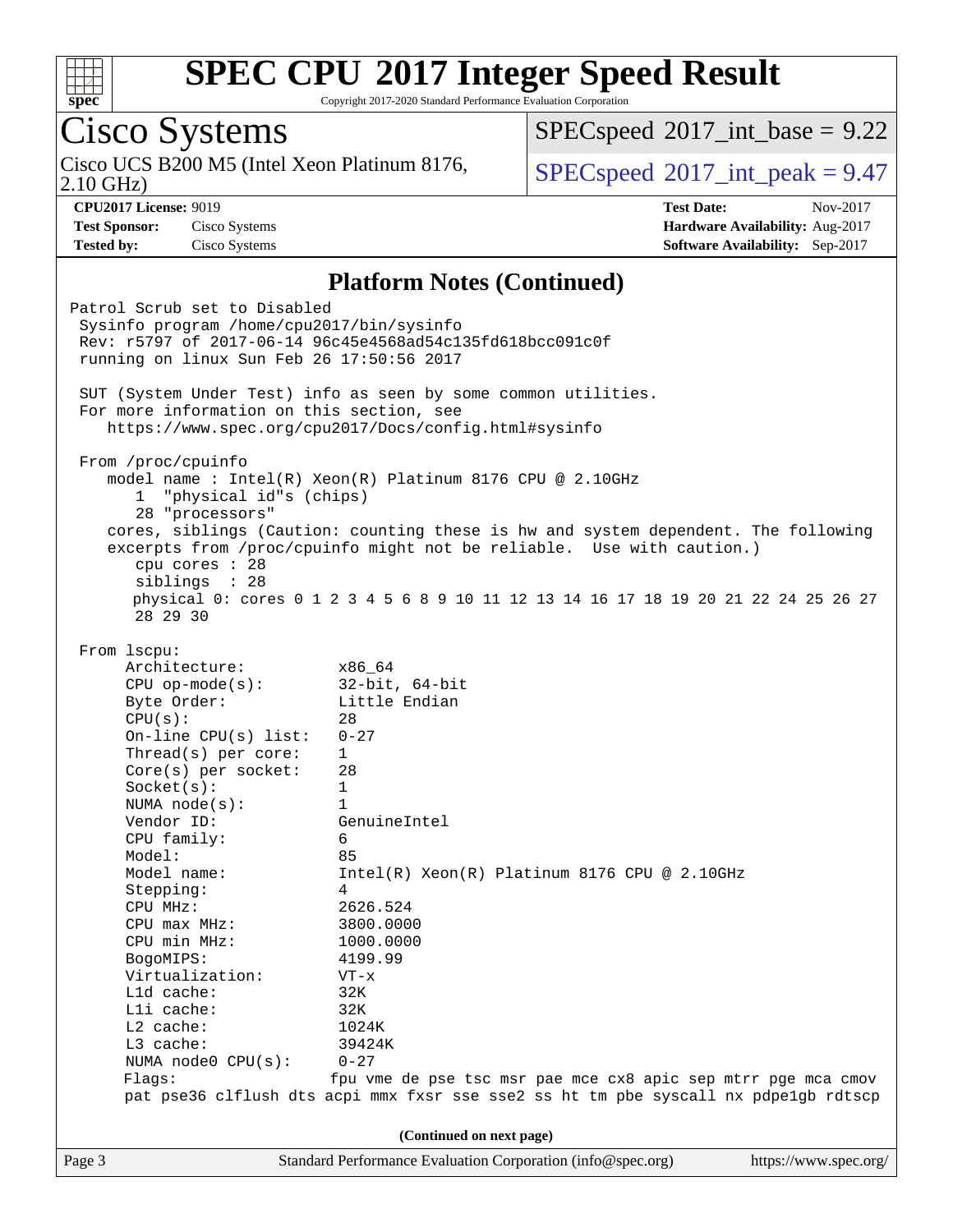

Copyright 2017-2020 Standard Performance Evaluation Corporation

Cisco Systems 2.10 GHz) Cisco UCS B200 M5 (Intel Xeon Platinum 8176,  $\vert$  [SPECspeed](http://www.spec.org/auto/cpu2017/Docs/result-fields.html#SPECspeed2017intpeak)®[2017\\_int\\_peak = 9](http://www.spec.org/auto/cpu2017/Docs/result-fields.html#SPECspeed2017intpeak).47  $SPECspeed^{\circ}2017\_int\_base = 9.22$  $SPECspeed^{\circ}2017\_int\_base = 9.22$ **[CPU2017 License:](http://www.spec.org/auto/cpu2017/Docs/result-fields.html#CPU2017License)** 9019 **[Test Date:](http://www.spec.org/auto/cpu2017/Docs/result-fields.html#TestDate)** Nov-2017 **[Test Sponsor:](http://www.spec.org/auto/cpu2017/Docs/result-fields.html#TestSponsor)** Cisco Systems **[Hardware Availability:](http://www.spec.org/auto/cpu2017/Docs/result-fields.html#HardwareAvailability)** Aug-2017 **[Tested by:](http://www.spec.org/auto/cpu2017/Docs/result-fields.html#Testedby)** Cisco Systems **[Software Availability:](http://www.spec.org/auto/cpu2017/Docs/result-fields.html#SoftwareAvailability)** Sep-2017 **[Platform Notes \(Continued\)](http://www.spec.org/auto/cpu2017/Docs/result-fields.html#PlatformNotes)** lm constant\_tsc art arch\_perfmon pebs bts rep\_good nopl xtopology nonstop\_tsc aperfmperf eagerfpu pni pclmulqdq dtes64 monitor ds\_cpl vmx smx est tm2 ssse3 sdbg fma cx16 xtpr pdcm pcid dca sse4\_1 sse4\_2 x2apic movbe popcnt tsc\_deadline\_timer aes xsave avx f16c rdrand lahf\_lm abm 3dnowprefetch ida arat epb pln pts dtherm hwp hwp\_act\_window hwp\_epp hwp\_pkg\_req intel\_pt tpr\_shadow vnmi flexpriority ept vpid fsgsbase tsc\_adjust bmi1 hle avx2 smep bmi2 erms invpcid rtm cqm mpx avx512f avx512dq rdseed adx smap clflushopt clwb avx512cd avx512bw avx512vl xsaveopt xsavec xgetbv1 cqm\_llc cqm\_occup\_llc /proc/cpuinfo cache data cache size : 39424 KB From numactl --hardware WARNING: a numactl 'node' might or might not correspond to a physical chip. available: 1 nodes (0) node 0 cpus: 0 1 2 3 4 5 6 7 8 9 10 11 12 13 14 15 16 17 18 19 20 21 22 23 24 25 26 27 node 0 size: 191881 MB node 0 free: 191042 MB node distances: node 0 0: 10 From /proc/meminfo MemTotal: 196487068 kB HugePages\_Total: 0 Hugepagesize: 2048 kB From /etc/\*release\* /etc/\*version\* SuSE-release: SUSE Linux Enterprise Server 12 (x86\_64) VERSION = 12 PATCHLEVEL = 2 # This file is deprecated and will be removed in a future service pack or release. # Please check /etc/os-release for details about this release. os-release: NAME="SLES" VERSION="12-SP2" VERSION\_ID="12.2" PRETTY\_NAME="SUSE Linux Enterprise Server 12 SP2" ID="sles" ANSI\_COLOR="0;32" CPE\_NAME="cpe:/o:suse:sles:12:sp2" uname -a: Linux linux 4.4.21-69-default #1 SMP Tue Oct 25 10:58:20 UTC 2016 (9464f67) x86\_64 x86\_64 x86\_64 GNU/Linux **(Continued on next page)**

Page 4 Standard Performance Evaluation Corporation [\(info@spec.org\)](mailto:info@spec.org) <https://www.spec.org/>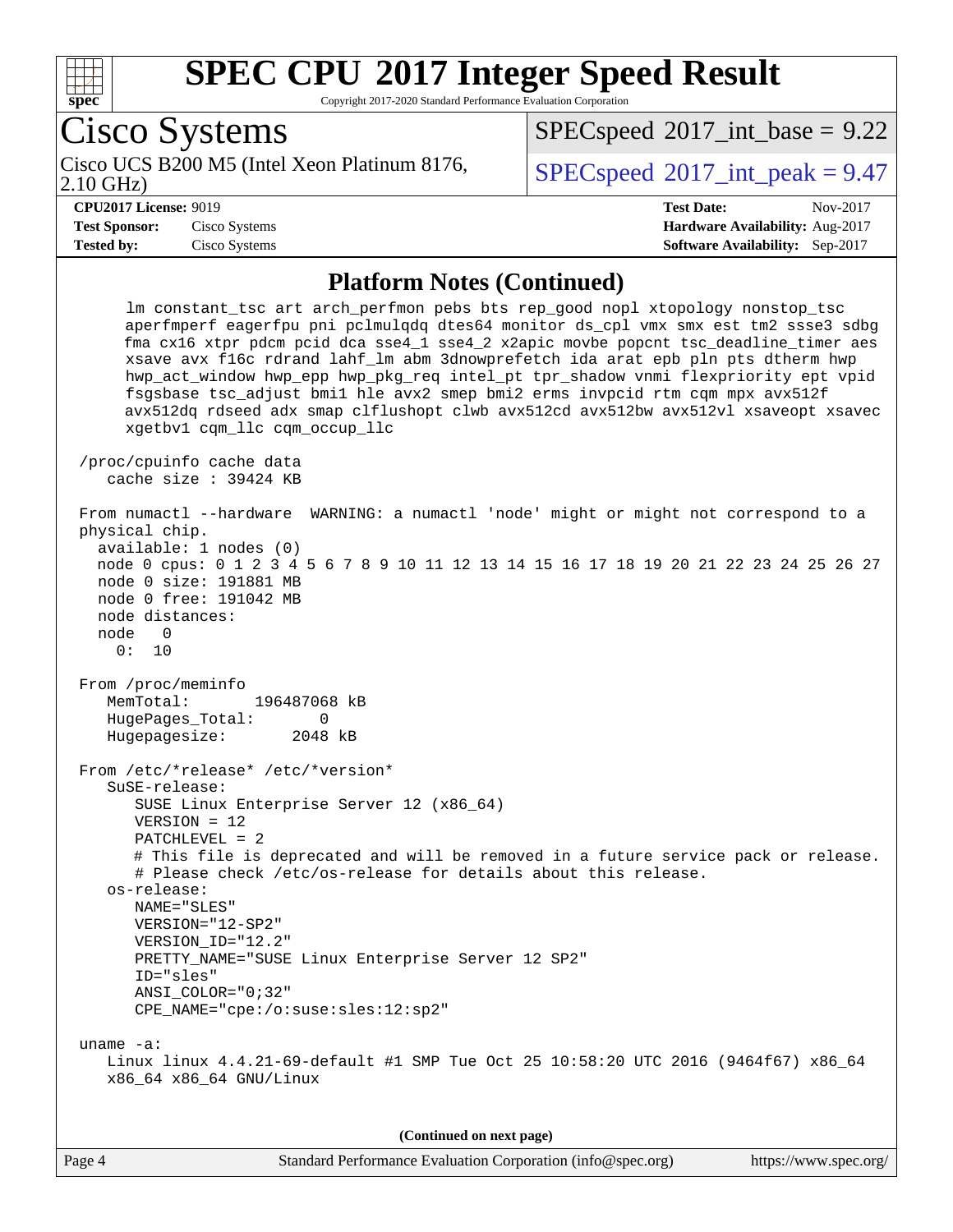| SI<br>оe<br>L. |  |  |  |  |  |  |
|----------------|--|--|--|--|--|--|

Copyright 2017-2020 Standard Performance Evaluation Corporation

## Cisco Systems

2.10 GHz) Cisco UCS B200 M5 (Intel Xeon Platinum 8176,  $\vert$  [SPECspeed](http://www.spec.org/auto/cpu2017/Docs/result-fields.html#SPECspeed2017intpeak)®[2017\\_int\\_peak = 9](http://www.spec.org/auto/cpu2017/Docs/result-fields.html#SPECspeed2017intpeak).47

 $SPECspeed^{\circledcirc}2017\_int\_base = 9.22$  $SPECspeed^{\circledcirc}2017\_int\_base = 9.22$ 

**[Tested by:](http://www.spec.org/auto/cpu2017/Docs/result-fields.html#Testedby)** Cisco Systems **[Software Availability:](http://www.spec.org/auto/cpu2017/Docs/result-fields.html#SoftwareAvailability)** Sep-2017

**[CPU2017 License:](http://www.spec.org/auto/cpu2017/Docs/result-fields.html#CPU2017License)** 9019 **[Test Date:](http://www.spec.org/auto/cpu2017/Docs/result-fields.html#TestDate)** Nov-2017 **[Test Sponsor:](http://www.spec.org/auto/cpu2017/Docs/result-fields.html#TestSponsor)** Cisco Systems **[Hardware Availability:](http://www.spec.org/auto/cpu2017/Docs/result-fields.html#HardwareAvailability)** Aug-2017

### **[Platform Notes \(Continued\)](http://www.spec.org/auto/cpu2017/Docs/result-fields.html#PlatformNotes)**

run-level 3 Feb 26 17:34

 SPEC is set to: /home/cpu2017 Filesystem Type Size Used Avail Use% Mounted on /dev/sda1 xfs 280G 141G 139G 51% /

 Additional information from dmidecode follows. WARNING: Use caution when you interpret this section. The 'dmidecode' program reads system data which is "intended to allow hardware to be accurately determined", but the intent may not be met, as there are frequent changes to hardware, firmware, and the "DMTF SMBIOS" standard. BIOS Cisco Systems, Inc. B200M5.3.2.1d.5.0727171353 07/27/2017 Memory: 12x 0xCE00 M393A2G40EB2-CTD 16 GB 2 rank 2666 12x NO DIMM NO DIMM

(End of data from sysinfo program)

### **[Compiler Version Notes](http://www.spec.org/auto/cpu2017/Docs/result-fields.html#CompilerVersionNotes)**

============================================================================== C | 600.perlbench\_s(base, peak) 602.gcc\_s(base, peak) 605.mcf\_s(base,  $|$  peak) 625.x264 s(base, peak) 657.xz s(base, peak) ----------------------------------------------------------------------------- icc (ICC) 18.0.0 20170811

Copyright (C) 1985-2017 Intel Corporation. All rights reserved. ------------------------------------------------------------------------------

============================================================================== C++ | 620.omnetpp\_s(base, peak) 623.xalancbmk\_s(base, peak)

 | 631.deepsjeng\_s(base, peak) 641.leela\_s(base, peak) ----------------------------------------------------------------------------- icpc (ICC) 18.0.0 20170811

Copyright (C) 1985-2017 Intel Corporation. All rights reserved. ------------------------------------------------------------------------------

============================================================================== Fortran | 648.exchange2 s(base, peak)

------------------------------------------------------------------------------

ifort (IFORT) 18.0.0 20170811 Copyright (C) 1985-2017 Intel Corporation. All rights reserved.

------------------------------------------------------------------------------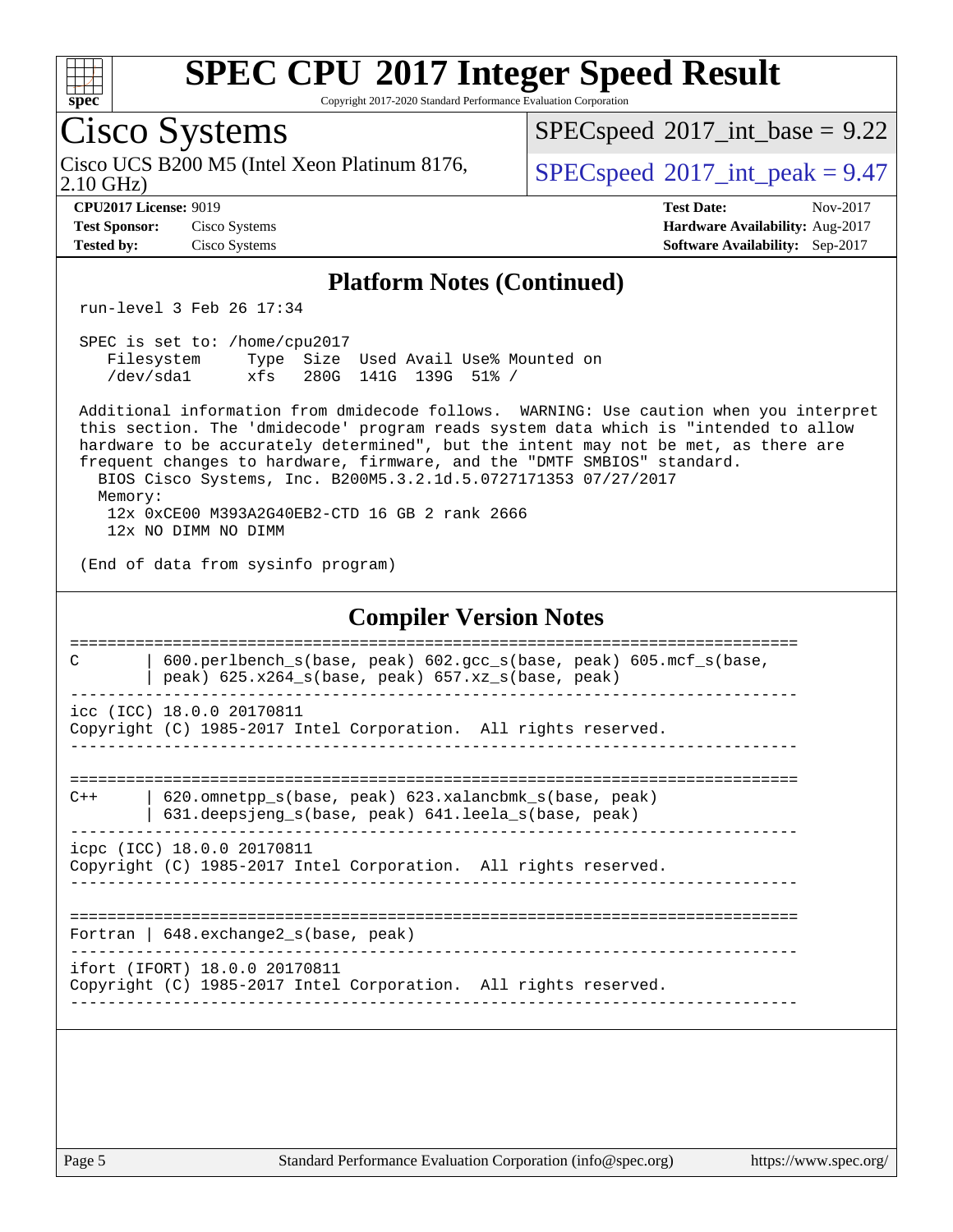

Copyright 2017-2020 Standard Performance Evaluation Corporation

## Cisco Systems

2.10 GHz) Cisco UCS B200 M5 (Intel Xeon Platinum 8176,  $\vert$  [SPECspeed](http://www.spec.org/auto/cpu2017/Docs/result-fields.html#SPECspeed2017intpeak)®[2017\\_int\\_peak = 9](http://www.spec.org/auto/cpu2017/Docs/result-fields.html#SPECspeed2017intpeak).47

 $SPECspeed^{\circ}2017\_int\_base = 9.22$  $SPECspeed^{\circ}2017\_int\_base = 9.22$ 

**[CPU2017 License:](http://www.spec.org/auto/cpu2017/Docs/result-fields.html#CPU2017License)** 9019 **[Test Date:](http://www.spec.org/auto/cpu2017/Docs/result-fields.html#TestDate)** Nov-2017 **[Test Sponsor:](http://www.spec.org/auto/cpu2017/Docs/result-fields.html#TestSponsor)** Cisco Systems **[Hardware Availability:](http://www.spec.org/auto/cpu2017/Docs/result-fields.html#HardwareAvailability)** Aug-2017 **[Tested by:](http://www.spec.org/auto/cpu2017/Docs/result-fields.html#Testedby)** Cisco Systems **[Software Availability:](http://www.spec.org/auto/cpu2017/Docs/result-fields.html#SoftwareAvailability)** Sep-2017

### **[Base Compiler Invocation](http://www.spec.org/auto/cpu2017/Docs/result-fields.html#BaseCompilerInvocation)**

[C benchmarks](http://www.spec.org/auto/cpu2017/Docs/result-fields.html#Cbenchmarks):

[icc](http://www.spec.org/cpu2017/results/res2017q4/cpu2017-20171128-01306.flags.html#user_CCbase_intel_icc_18.0_66fc1ee009f7361af1fbd72ca7dcefbb700085f36577c54f309893dd4ec40d12360134090235512931783d35fd58c0460139e722d5067c5574d8eaf2b3e37e92)

[C++ benchmarks](http://www.spec.org/auto/cpu2017/Docs/result-fields.html#CXXbenchmarks): [icpc](http://www.spec.org/cpu2017/results/res2017q4/cpu2017-20171128-01306.flags.html#user_CXXbase_intel_icpc_18.0_c510b6838c7f56d33e37e94d029a35b4a7bccf4766a728ee175e80a419847e808290a9b78be685c44ab727ea267ec2f070ec5dc83b407c0218cded6866a35d07)

[Fortran benchmarks:](http://www.spec.org/auto/cpu2017/Docs/result-fields.html#Fortranbenchmarks) [ifort](http://www.spec.org/cpu2017/results/res2017q4/cpu2017-20171128-01306.flags.html#user_FCbase_intel_ifort_18.0_8111460550e3ca792625aed983ce982f94888b8b503583aa7ba2b8303487b4d8a21a13e7191a45c5fd58ff318f48f9492884d4413fa793fd88dd292cad7027ca)

### **[Base Portability Flags](http://www.spec.org/auto/cpu2017/Docs/result-fields.html#BasePortabilityFlags)**

 600.perlbench\_s: [-DSPEC\\_LP64](http://www.spec.org/cpu2017/results/res2017q4/cpu2017-20171128-01306.flags.html#b600.perlbench_s_basePORTABILITY_DSPEC_LP64) [-DSPEC\\_LINUX\\_X64](http://www.spec.org/cpu2017/results/res2017q4/cpu2017-20171128-01306.flags.html#b600.perlbench_s_baseCPORTABILITY_DSPEC_LINUX_X64) 602.gcc\_s: [-DSPEC\\_LP64](http://www.spec.org/cpu2017/results/res2017q4/cpu2017-20171128-01306.flags.html#suite_basePORTABILITY602_gcc_s_DSPEC_LP64) 605.mcf\_s: [-DSPEC\\_LP64](http://www.spec.org/cpu2017/results/res2017q4/cpu2017-20171128-01306.flags.html#suite_basePORTABILITY605_mcf_s_DSPEC_LP64) 620.omnetpp\_s: [-DSPEC\\_LP64](http://www.spec.org/cpu2017/results/res2017q4/cpu2017-20171128-01306.flags.html#suite_basePORTABILITY620_omnetpp_s_DSPEC_LP64) 623.xalancbmk\_s: [-DSPEC\\_LP64](http://www.spec.org/cpu2017/results/res2017q4/cpu2017-20171128-01306.flags.html#suite_basePORTABILITY623_xalancbmk_s_DSPEC_LP64) [-DSPEC\\_LINUX](http://www.spec.org/cpu2017/results/res2017q4/cpu2017-20171128-01306.flags.html#b623.xalancbmk_s_baseCXXPORTABILITY_DSPEC_LINUX) 625.x264\_s: [-DSPEC\\_LP64](http://www.spec.org/cpu2017/results/res2017q4/cpu2017-20171128-01306.flags.html#suite_basePORTABILITY625_x264_s_DSPEC_LP64) 631.deepsjeng\_s: [-DSPEC\\_LP64](http://www.spec.org/cpu2017/results/res2017q4/cpu2017-20171128-01306.flags.html#suite_basePORTABILITY631_deepsjeng_s_DSPEC_LP64) 641.leela\_s: [-DSPEC\\_LP64](http://www.spec.org/cpu2017/results/res2017q4/cpu2017-20171128-01306.flags.html#suite_basePORTABILITY641_leela_s_DSPEC_LP64) 648.exchange2\_s: [-DSPEC\\_LP64](http://www.spec.org/cpu2017/results/res2017q4/cpu2017-20171128-01306.flags.html#suite_basePORTABILITY648_exchange2_s_DSPEC_LP64) 657.xz\_s: [-DSPEC\\_LP64](http://www.spec.org/cpu2017/results/res2017q4/cpu2017-20171128-01306.flags.html#suite_basePORTABILITY657_xz_s_DSPEC_LP64)

## **[Base Optimization Flags](http://www.spec.org/auto/cpu2017/Docs/result-fields.html#BaseOptimizationFlags)**

#### [C benchmarks](http://www.spec.org/auto/cpu2017/Docs/result-fields.html#Cbenchmarks):

[-Wl,-z,muldefs](http://www.spec.org/cpu2017/results/res2017q4/cpu2017-20171128-01306.flags.html#user_CCbase_link_force_multiple1_b4cbdb97b34bdee9ceefcfe54f4c8ea74255f0b02a4b23e853cdb0e18eb4525ac79b5a88067c842dd0ee6996c24547a27a4b99331201badda8798ef8a743f577) [-xCORE-AVX2](http://www.spec.org/cpu2017/results/res2017q4/cpu2017-20171128-01306.flags.html#user_CCbase_f-xCORE-AVX2) [-mtune=skylake](http://www.spec.org/cpu2017/results/res2017q4/cpu2017-20171128-01306.flags.html#user_CCbase_intel_tune_for_skl_86c59c1c211e48b12105a346951ac973f3f7ff0220150fc87eb7eebc486e6de90273269c1ff7baa1a79f07c9c7651acf41a74c5f56b64e8ea5421baa3b22ec9e) [-ipo](http://www.spec.org/cpu2017/results/res2017q4/cpu2017-20171128-01306.flags.html#user_CCbase_f-ipo) [-O3](http://www.spec.org/cpu2017/results/res2017q4/cpu2017-20171128-01306.flags.html#user_CCbase_f-O3) [-no-prec-div](http://www.spec.org/cpu2017/results/res2017q4/cpu2017-20171128-01306.flags.html#user_CCbase_f-no-prec-div) [-qopt-prefetch](http://www.spec.org/cpu2017/results/res2017q4/cpu2017-20171128-01306.flags.html#user_CCbase_f-qopt-prefetch) [-qopt-mem-layout-trans=3](http://www.spec.org/cpu2017/results/res2017q4/cpu2017-20171128-01306.flags.html#user_CCbase_f-qopt-mem-layout-trans_de80db37974c74b1f0e20d883f0b675c88c3b01e9d123adea9b28688d64333345fb62bc4a798493513fdb68f60282f9a726aa07f478b2f7113531aecce732043) [-qopenmp](http://www.spec.org/cpu2017/results/res2017q4/cpu2017-20171128-01306.flags.html#user_CCbase_qopenmp_16be0c44f24f464004c6784a7acb94aca937f053568ce72f94b139a11c7c168634a55f6653758ddd83bcf7b8463e8028bb0b48b77bcddc6b78d5d95bb1df2967) [-DSPEC\\_OPENMP](http://www.spec.org/cpu2017/results/res2017q4/cpu2017-20171128-01306.flags.html#suite_CCbase_DSPEC_OPENMP) [-L/usr/local/je5.0.1-64/lib](http://www.spec.org/cpu2017/results/res2017q4/cpu2017-20171128-01306.flags.html#user_CCbase_jemalloc_link_path64_4b10a636b7bce113509b17f3bd0d6226c5fb2346b9178c2d0232c14f04ab830f976640479e5c33dc2bcbbdad86ecfb6634cbbd4418746f06f368b512fced5394) [-ljemalloc](http://www.spec.org/cpu2017/results/res2017q4/cpu2017-20171128-01306.flags.html#user_CCbase_jemalloc_link_lib_d1249b907c500fa1c0672f44f562e3d0f79738ae9e3c4a9c376d49f265a04b9c99b167ecedbf6711b3085be911c67ff61f150a17b3472be731631ba4d0471706)

#### [C++ benchmarks:](http://www.spec.org/auto/cpu2017/Docs/result-fields.html#CXXbenchmarks)

[-Wl,-z,muldefs](http://www.spec.org/cpu2017/results/res2017q4/cpu2017-20171128-01306.flags.html#user_CXXbase_link_force_multiple1_b4cbdb97b34bdee9ceefcfe54f4c8ea74255f0b02a4b23e853cdb0e18eb4525ac79b5a88067c842dd0ee6996c24547a27a4b99331201badda8798ef8a743f577) [-xCORE-AVX2](http://www.spec.org/cpu2017/results/res2017q4/cpu2017-20171128-01306.flags.html#user_CXXbase_f-xCORE-AVX2) [-mtune=skylake](http://www.spec.org/cpu2017/results/res2017q4/cpu2017-20171128-01306.flags.html#user_CXXbase_intel_tune_for_skl_86c59c1c211e48b12105a346951ac973f3f7ff0220150fc87eb7eebc486e6de90273269c1ff7baa1a79f07c9c7651acf41a74c5f56b64e8ea5421baa3b22ec9e) [-ipo](http://www.spec.org/cpu2017/results/res2017q4/cpu2017-20171128-01306.flags.html#user_CXXbase_f-ipo) [-O3](http://www.spec.org/cpu2017/results/res2017q4/cpu2017-20171128-01306.flags.html#user_CXXbase_f-O3) [-no-prec-div](http://www.spec.org/cpu2017/results/res2017q4/cpu2017-20171128-01306.flags.html#user_CXXbase_f-no-prec-div) [-qopt-prefetch](http://www.spec.org/cpu2017/results/res2017q4/cpu2017-20171128-01306.flags.html#user_CXXbase_f-qopt-prefetch) [-qopt-mem-layout-trans=3](http://www.spec.org/cpu2017/results/res2017q4/cpu2017-20171128-01306.flags.html#user_CXXbase_f-qopt-mem-layout-trans_de80db37974c74b1f0e20d883f0b675c88c3b01e9d123adea9b28688d64333345fb62bc4a798493513fdb68f60282f9a726aa07f478b2f7113531aecce732043) [-L/usr/local/je5.0.1-64/lib](http://www.spec.org/cpu2017/results/res2017q4/cpu2017-20171128-01306.flags.html#user_CXXbase_jemalloc_link_path64_4b10a636b7bce113509b17f3bd0d6226c5fb2346b9178c2d0232c14f04ab830f976640479e5c33dc2bcbbdad86ecfb6634cbbd4418746f06f368b512fced5394) [-ljemalloc](http://www.spec.org/cpu2017/results/res2017q4/cpu2017-20171128-01306.flags.html#user_CXXbase_jemalloc_link_lib_d1249b907c500fa1c0672f44f562e3d0f79738ae9e3c4a9c376d49f265a04b9c99b167ecedbf6711b3085be911c67ff61f150a17b3472be731631ba4d0471706)

#### [Fortran benchmarks](http://www.spec.org/auto/cpu2017/Docs/result-fields.html#Fortranbenchmarks):

[-Wl,-z,muldefs](http://www.spec.org/cpu2017/results/res2017q4/cpu2017-20171128-01306.flags.html#user_FCbase_link_force_multiple1_b4cbdb97b34bdee9ceefcfe54f4c8ea74255f0b02a4b23e853cdb0e18eb4525ac79b5a88067c842dd0ee6996c24547a27a4b99331201badda8798ef8a743f577) [-xCORE-AVX2](http://www.spec.org/cpu2017/results/res2017q4/cpu2017-20171128-01306.flags.html#user_FCbase_f-xCORE-AVX2) [-mtune=skylake](http://www.spec.org/cpu2017/results/res2017q4/cpu2017-20171128-01306.flags.html#user_FCbase_intel_tune_for_skl_86c59c1c211e48b12105a346951ac973f3f7ff0220150fc87eb7eebc486e6de90273269c1ff7baa1a79f07c9c7651acf41a74c5f56b64e8ea5421baa3b22ec9e) [-ipo](http://www.spec.org/cpu2017/results/res2017q4/cpu2017-20171128-01306.flags.html#user_FCbase_f-ipo) [-O3](http://www.spec.org/cpu2017/results/res2017q4/cpu2017-20171128-01306.flags.html#user_FCbase_f-O3) [-no-prec-div](http://www.spec.org/cpu2017/results/res2017q4/cpu2017-20171128-01306.flags.html#user_FCbase_f-no-prec-div) [-qopt-prefetch](http://www.spec.org/cpu2017/results/res2017q4/cpu2017-20171128-01306.flags.html#user_FCbase_f-qopt-prefetch) [-qopt-mem-layout-trans=3](http://www.spec.org/cpu2017/results/res2017q4/cpu2017-20171128-01306.flags.html#user_FCbase_f-qopt-mem-layout-trans_de80db37974c74b1f0e20d883f0b675c88c3b01e9d123adea9b28688d64333345fb62bc4a798493513fdb68f60282f9a726aa07f478b2f7113531aecce732043) [-nostandard-realloc-lhs](http://www.spec.org/cpu2017/results/res2017q4/cpu2017-20171128-01306.flags.html#user_FCbase_f_2003_std_realloc_82b4557e90729c0f113870c07e44d33d6f5a304b4f63d4c15d2d0f1fab99f5daaed73bdb9275d9ae411527f28b936061aa8b9c8f2d63842963b95c9dd6426b8a) [-align array32byte](http://www.spec.org/cpu2017/results/res2017q4/cpu2017-20171128-01306.flags.html#user_FCbase_align_array32byte_b982fe038af199962ba9a80c053b8342c548c85b40b8e86eb3cc33dee0d7986a4af373ac2d51c3f7cf710a18d62fdce2948f201cd044323541f22fc0fffc51b6) [-L/usr/local/je5.0.1-64/lib](http://www.spec.org/cpu2017/results/res2017q4/cpu2017-20171128-01306.flags.html#user_FCbase_jemalloc_link_path64_4b10a636b7bce113509b17f3bd0d6226c5fb2346b9178c2d0232c14f04ab830f976640479e5c33dc2bcbbdad86ecfb6634cbbd4418746f06f368b512fced5394) [-ljemalloc](http://www.spec.org/cpu2017/results/res2017q4/cpu2017-20171128-01306.flags.html#user_FCbase_jemalloc_link_lib_d1249b907c500fa1c0672f44f562e3d0f79738ae9e3c4a9c376d49f265a04b9c99b167ecedbf6711b3085be911c67ff61f150a17b3472be731631ba4d0471706)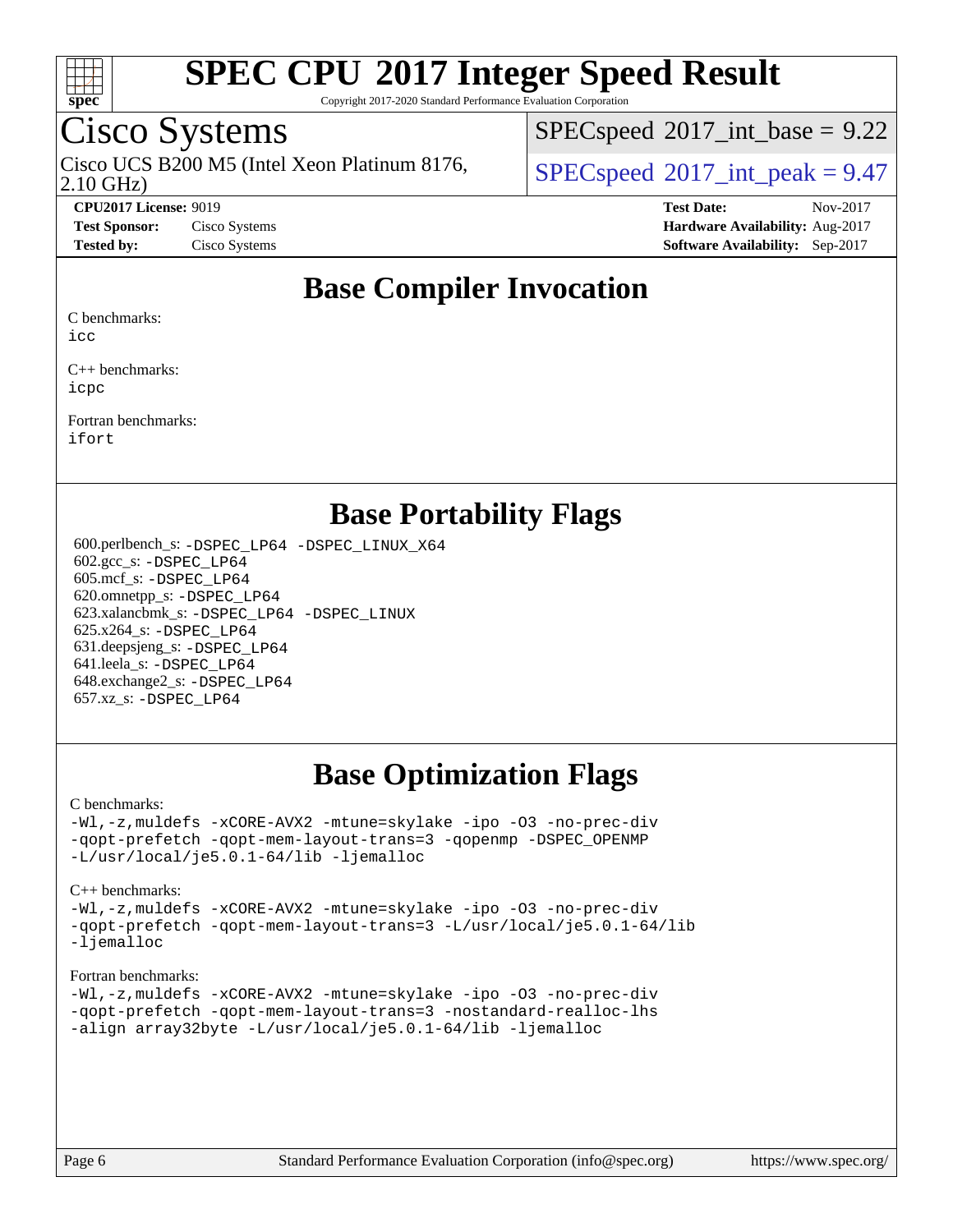

Copyright 2017-2020 Standard Performance Evaluation Corporation

## Cisco Systems

2.10 GHz) Cisco UCS B200 M5 (Intel Xeon Platinum 8176,  $\vert$  [SPECspeed](http://www.spec.org/auto/cpu2017/Docs/result-fields.html#SPECspeed2017intpeak)®[2017\\_int\\_peak = 9](http://www.spec.org/auto/cpu2017/Docs/result-fields.html#SPECspeed2017intpeak).47

 $SPECspeed^{\circ}2017\_int\_base = 9.22$  $SPECspeed^{\circ}2017\_int\_base = 9.22$ 

**[CPU2017 License:](http://www.spec.org/auto/cpu2017/Docs/result-fields.html#CPU2017License)** 9019 **[Test Date:](http://www.spec.org/auto/cpu2017/Docs/result-fields.html#TestDate)** Nov-2017 **[Test Sponsor:](http://www.spec.org/auto/cpu2017/Docs/result-fields.html#TestSponsor)** Cisco Systems **[Hardware Availability:](http://www.spec.org/auto/cpu2017/Docs/result-fields.html#HardwareAvailability)** Aug-2017 **[Tested by:](http://www.spec.org/auto/cpu2017/Docs/result-fields.html#Testedby)** Cisco Systems **[Software Availability:](http://www.spec.org/auto/cpu2017/Docs/result-fields.html#SoftwareAvailability)** Sep-2017

### **[Base Other Flags](http://www.spec.org/auto/cpu2017/Docs/result-fields.html#BaseOtherFlags)**

[C benchmarks](http://www.spec.org/auto/cpu2017/Docs/result-fields.html#Cbenchmarks):  $-m64$   $-std=cl1$ 

[C++ benchmarks:](http://www.spec.org/auto/cpu2017/Docs/result-fields.html#CXXbenchmarks) [-m64](http://www.spec.org/cpu2017/results/res2017q4/cpu2017-20171128-01306.flags.html#user_CXXbase_intel_intel64_18.0_af43caccfc8ded86e7699f2159af6efc7655f51387b94da716254467f3c01020a5059329e2569e4053f409e7c9202a7efc638f7a6d1ffb3f52dea4a3e31d82ab)

[Fortran benchmarks](http://www.spec.org/auto/cpu2017/Docs/result-fields.html#Fortranbenchmarks): [-m64](http://www.spec.org/cpu2017/results/res2017q4/cpu2017-20171128-01306.flags.html#user_FCbase_intel_intel64_18.0_af43caccfc8ded86e7699f2159af6efc7655f51387b94da716254467f3c01020a5059329e2569e4053f409e7c9202a7efc638f7a6d1ffb3f52dea4a3e31d82ab)

**[Peak Compiler Invocation](http://www.spec.org/auto/cpu2017/Docs/result-fields.html#PeakCompilerInvocation)**

[C benchmarks](http://www.spec.org/auto/cpu2017/Docs/result-fields.html#Cbenchmarks): [icc](http://www.spec.org/cpu2017/results/res2017q4/cpu2017-20171128-01306.flags.html#user_CCpeak_intel_icc_18.0_66fc1ee009f7361af1fbd72ca7dcefbb700085f36577c54f309893dd4ec40d12360134090235512931783d35fd58c0460139e722d5067c5574d8eaf2b3e37e92)

[C++ benchmarks:](http://www.spec.org/auto/cpu2017/Docs/result-fields.html#CXXbenchmarks) [icpc](http://www.spec.org/cpu2017/results/res2017q4/cpu2017-20171128-01306.flags.html#user_CXXpeak_intel_icpc_18.0_c510b6838c7f56d33e37e94d029a35b4a7bccf4766a728ee175e80a419847e808290a9b78be685c44ab727ea267ec2f070ec5dc83b407c0218cded6866a35d07)

[Fortran benchmarks](http://www.spec.org/auto/cpu2017/Docs/result-fields.html#Fortranbenchmarks): [ifort](http://www.spec.org/cpu2017/results/res2017q4/cpu2017-20171128-01306.flags.html#user_FCpeak_intel_ifort_18.0_8111460550e3ca792625aed983ce982f94888b8b503583aa7ba2b8303487b4d8a21a13e7191a45c5fd58ff318f48f9492884d4413fa793fd88dd292cad7027ca)

### **[Peak Portability Flags](http://www.spec.org/auto/cpu2017/Docs/result-fields.html#PeakPortabilityFlags)**

 600.perlbench\_s: [-DSPEC\\_LP64](http://www.spec.org/cpu2017/results/res2017q4/cpu2017-20171128-01306.flags.html#b600.perlbench_s_peakPORTABILITY_DSPEC_LP64) [-DSPEC\\_LINUX\\_X64](http://www.spec.org/cpu2017/results/res2017q4/cpu2017-20171128-01306.flags.html#b600.perlbench_s_peakCPORTABILITY_DSPEC_LINUX_X64) 602.gcc\_s: [-DSPEC\\_LP64](http://www.spec.org/cpu2017/results/res2017q4/cpu2017-20171128-01306.flags.html#suite_peakPORTABILITY602_gcc_s_DSPEC_LP64) 605.mcf\_s: [-DSPEC\\_LP64](http://www.spec.org/cpu2017/results/res2017q4/cpu2017-20171128-01306.flags.html#suite_peakPORTABILITY605_mcf_s_DSPEC_LP64) 620.omnetpp\_s: [-DSPEC\\_LP64](http://www.spec.org/cpu2017/results/res2017q4/cpu2017-20171128-01306.flags.html#suite_peakPORTABILITY620_omnetpp_s_DSPEC_LP64) 623.xalancbmk\_s: [-D\\_FILE\\_OFFSET\\_BITS=64](http://www.spec.org/cpu2017/results/res2017q4/cpu2017-20171128-01306.flags.html#user_peakPORTABILITY623_xalancbmk_s_file_offset_bits_64_5ae949a99b284ddf4e95728d47cb0843d81b2eb0e18bdfe74bbf0f61d0b064f4bda2f10ea5eb90e1dcab0e84dbc592acfc5018bc955c18609f94ddb8d550002c) [-DSPEC\\_LINUX](http://www.spec.org/cpu2017/results/res2017q4/cpu2017-20171128-01306.flags.html#b623.xalancbmk_s_peakCXXPORTABILITY_DSPEC_LINUX) 625.x264\_s: [-DSPEC\\_LP64](http://www.spec.org/cpu2017/results/res2017q4/cpu2017-20171128-01306.flags.html#suite_peakPORTABILITY625_x264_s_DSPEC_LP64) 631.deepsjeng\_s: [-DSPEC\\_LP64](http://www.spec.org/cpu2017/results/res2017q4/cpu2017-20171128-01306.flags.html#suite_peakPORTABILITY631_deepsjeng_s_DSPEC_LP64) 641.leela\_s: [-DSPEC\\_LP64](http://www.spec.org/cpu2017/results/res2017q4/cpu2017-20171128-01306.flags.html#suite_peakPORTABILITY641_leela_s_DSPEC_LP64) 648.exchange2\_s: [-DSPEC\\_LP64](http://www.spec.org/cpu2017/results/res2017q4/cpu2017-20171128-01306.flags.html#suite_peakPORTABILITY648_exchange2_s_DSPEC_LP64) 657.xz\_s: [-DSPEC\\_LP64](http://www.spec.org/cpu2017/results/res2017q4/cpu2017-20171128-01306.flags.html#suite_peakPORTABILITY657_xz_s_DSPEC_LP64)

## **[Peak Optimization Flags](http://www.spec.org/auto/cpu2017/Docs/result-fields.html#PeakOptimizationFlags)**

[C benchmarks](http://www.spec.org/auto/cpu2017/Docs/result-fields.html#Cbenchmarks):

```
 600.perlbench_s: -Wl,-z,muldefs -prof-gen(pass 1) -prof-use(pass 2) -O2
-xCORE-AVX2 -qopt-prefetch -mtune=skylake
-qopt-mem-layout-trans=3 -ipo -O3 -no-prec-div
```
**(Continued on next page)**

Page 7 Standard Performance Evaluation Corporation [\(info@spec.org\)](mailto:info@spec.org) <https://www.spec.org/>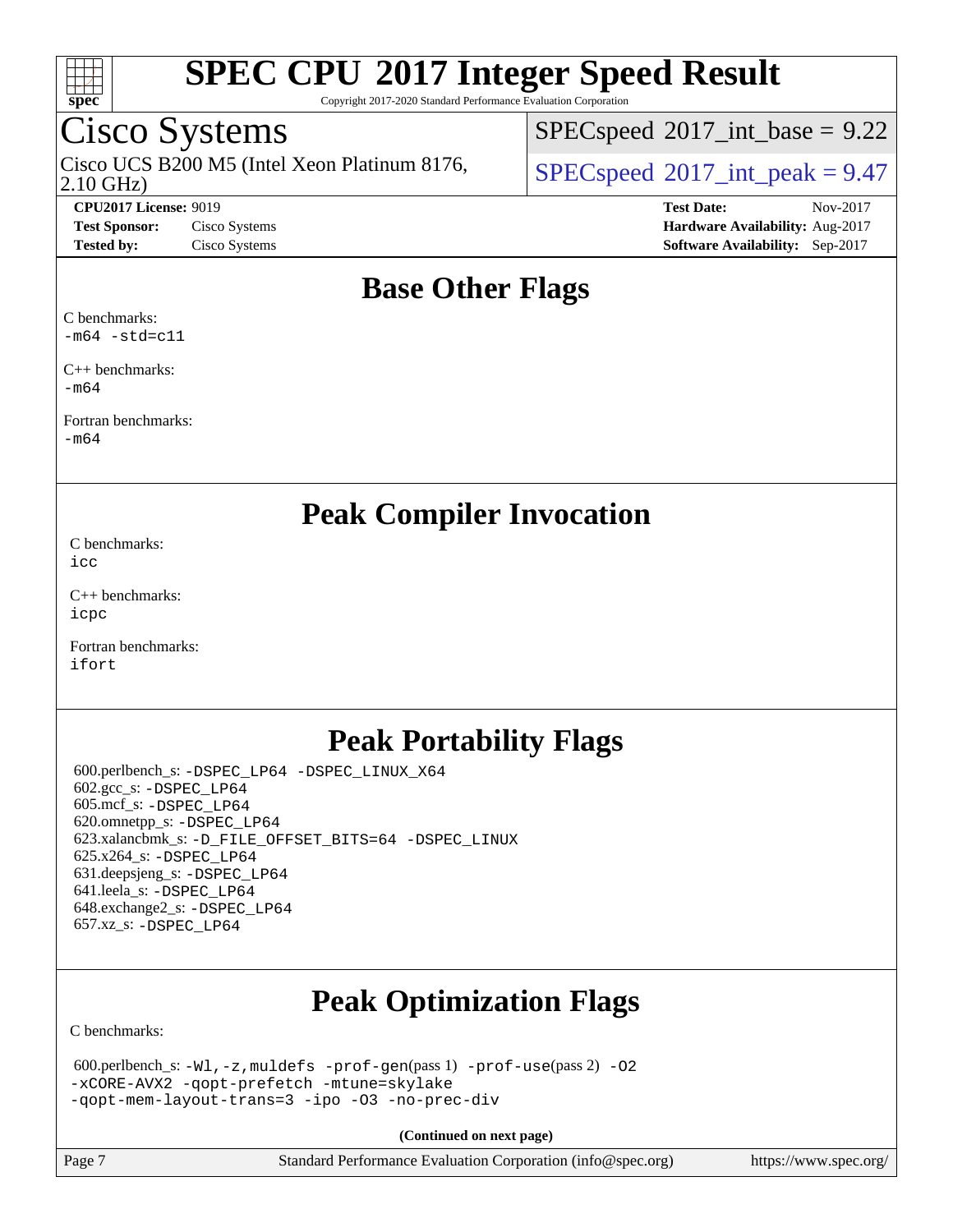

Copyright 2017-2020 Standard Performance Evaluation Corporation

# Cisco Systems

2.10 GHz) Cisco UCS B200 M5 (Intel Xeon Platinum 8176,  $\vert$  [SPECspeed](http://www.spec.org/auto/cpu2017/Docs/result-fields.html#SPECspeed2017intpeak)®[2017\\_int\\_peak = 9](http://www.spec.org/auto/cpu2017/Docs/result-fields.html#SPECspeed2017intpeak).47

 $SPECspeed^{\circ}2017\_int\_base = 9.22$  $SPECspeed^{\circ}2017\_int\_base = 9.22$ 

| <b>Test Sponsor:</b> | Cisco Systems |
|----------------------|---------------|
| <b>Tested by:</b>    | Cisco Systems |

**[CPU2017 License:](http://www.spec.org/auto/cpu2017/Docs/result-fields.html#CPU2017License)** 9019 **[Test Date:](http://www.spec.org/auto/cpu2017/Docs/result-fields.html#TestDate)** Nov-2017 **[Hardware Availability:](http://www.spec.org/auto/cpu2017/Docs/result-fields.html#HardwareAvailability)** Aug-2017 **[Software Availability:](http://www.spec.org/auto/cpu2017/Docs/result-fields.html#SoftwareAvailability)** Sep-2017

## **[Peak Optimization Flags \(Continued\)](http://www.spec.org/auto/cpu2017/Docs/result-fields.html#PeakOptimizationFlags)**

```
 600.perlbench_s (continued):
-DSPEC_SUPPRESS_OPENMP -qopenmp -DSPEC_OPENMP
-fno-strict-overflow -L/usr/local/je5.0.1-64/lib
-ljemalloc
602.\text{sec}\text{s}: -W1, -z, muldefs -\text{prof}-\text{gen}(pass 1) -\text{prof}-\text{use}(pass 2) -02-xCORE-AVX2 -qopt-prefetch -mtune=skylake
-qopt-mem-layout-trans=3 -ipo -O3 -no-prec-div
-DSPEC_SUPPRESS_OPENMP -qopenmp -DSPEC_OPENMP
-L/usr/local/je5.0.1-64/lib -ljemalloc
 605.mcf_s: -Wl,-z,muldefs -prof-gen(pass 1) -prof-use(pass 2) -ipo
-xCORE-AVX2 -O3 -no-prec-div -mtune=skylake
-qopt-prefetch -qopt-mem-layout-trans=3
-DSPEC_SUPPRESS_OPENMP -qopenmp -DSPEC_OPENMP
-L/usr/local/je5.0.1-64/lib -ljemalloc
 625.x264_s: -Wl,-z,muldefs -xCORE-AVX2 -mtune=skylake -ipo -O3
-no-prec-div -qopt-prefetch -qopt-mem-layout-trans=3
-qopenmp -DSPEC_OPENMP -L/usr/local/je5.0.1-64/lib
-ljemalloc
 657.xz_s: Same as 602.gcc_s
C++ benchmarks: 
620.omnetpp_s:-W1-prof-gen-prof-use-ipo
-xCORE-AVX2 -O3 -no-prec-div -mtune=skylake
-qopt-prefetch -qopt-mem-layout-trans=3
-DSPEC_SUPPRESS_OPENMP -qopenmp -DSPEC_OPENMP
-L/usr/local/je5.0.1-64/lib -ljemalloc
 623.xalancbmk_s: -L/opt/intel/compilers_and_libraries_2018/linux/lib/ia32
-Wl,-z,muldefs -prof-gen(pass 1) -prof-use(pass 2) -ipo
-xCORE-AVX2 -O3 -no-prec-div -mtune=skylake
-qopt-prefetch -qopt-mem-layout-trans=3
-DSPEC_SUPPRESS_OPENMP -qopenmp -DSPEC_OPENMP
-L/usr/local/je5.0.1-32/lib -ljemalloc
 631.deepsjeng_s: Same as 620.omnetpp_s
 641.leela_s: Same as 620.omnetpp_s
Fortran benchmarks: 
-Wl,-z,muldefs -xCORE-AVX2 -mtune=skylake -ipo -O3 -no-prec-div
-qopt-prefetch -qopt-mem-layout-trans=3 -nostandard-realloc-lhs
                                      (Continued on next page)
```